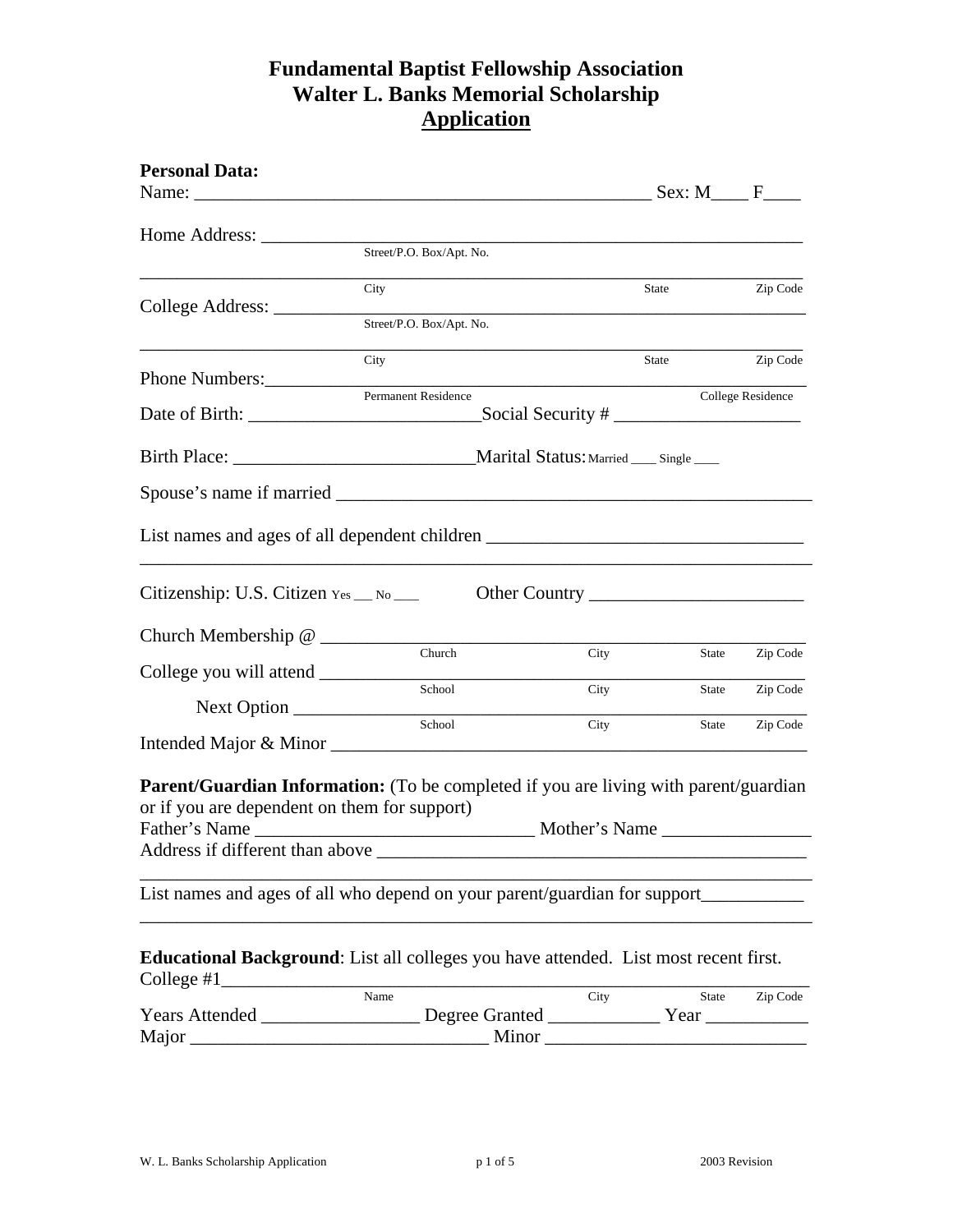| Name        |                                                                           |                                                                                                                      |                      | State Zip Code                                                                                                                                                                                                                                                                                                                              |
|-------------|---------------------------------------------------------------------------|----------------------------------------------------------------------------------------------------------------------|----------------------|---------------------------------------------------------------------------------------------------------------------------------------------------------------------------------------------------------------------------------------------------------------------------------------------------------------------------------------------|
|             |                                                                           |                                                                                                                      |                      |                                                                                                                                                                                                                                                                                                                                             |
|             |                                                                           |                                                                                                                      |                      |                                                                                                                                                                                                                                                                                                                                             |
|             |                                                                           |                                                                                                                      |                      |                                                                                                                                                                                                                                                                                                                                             |
| Institution |                                                                           |                                                                                                                      |                      |                                                                                                                                                                                                                                                                                                                                             |
|             |                                                                           |                                                                                                                      |                      |                                                                                                                                                                                                                                                                                                                                             |
|             |                                                                           |                                                                                                                      |                      |                                                                                                                                                                                                                                                                                                                                             |
| Name        | City                                                                      |                                                                                                                      |                      | Zip Code                                                                                                                                                                                                                                                                                                                                    |
|             |                                                                           |                                                                                                                      |                      |                                                                                                                                                                                                                                                                                                                                             |
| Name        |                                                                           |                                                                                                                      |                      | State Zip Code                                                                                                                                                                                                                                                                                                                              |
|             |                                                                           |                                                                                                                      |                      |                                                                                                                                                                                                                                                                                                                                             |
|             |                                                                           |                                                                                                                      |                      |                                                                                                                                                                                                                                                                                                                                             |
|             |                                                                           |                                                                                                                      |                      | Zip Code                                                                                                                                                                                                                                                                                                                                    |
|             |                                                                           |                                                                                                                      |                      |                                                                                                                                                                                                                                                                                                                                             |
|             |                                                                           |                                                                                                                      |                      |                                                                                                                                                                                                                                                                                                                                             |
|             |                                                                           |                                                                                                                      |                      |                                                                                                                                                                                                                                                                                                                                             |
|             | College #2 $\frac{1}{2}$<br>Name<br><b>Christian Service Experiences:</b> | City<br><b>Employment Background:</b> (List most recent employer first.)<br>serve the Lord within your local church. | City<br>City<br>City | Years Attended ________________________Degree Granted __________________Year _______________________<br>State Zip Code<br>Years Attended ________________________Degree Granted _________________Year ________________________<br>State<br>State<br>Briefly describe two or three of the most meaningful opportunities that you have had to |

#### **Extra-Curricular Activities:**

List clubs or organizations, offices held and dates of participation.

## **Family Financial Information:** Further verification may be necessary.

If applicant is a dependent, the information provided must be that of the parent/guardian and must be the total for the household. List basic financial information as shown on the most current Federal Income Tax Return.

\_\_\_\_\_\_\_\_\_\_\_\_\_\_\_\_\_\_\_\_\_\_\_\_\_\_\_\_\_\_\_\_\_\_\_\_\_\_\_\_\_\_\_\_\_\_\_\_\_\_\_\_\_\_\_\_\_\_\_\_\_\_\_\_\_\_\_\_\_\_\_\_ \_\_\_\_\_\_\_\_\_\_\_\_\_\_\_\_\_\_\_\_\_\_\_\_\_\_\_\_\_\_\_\_\_\_\_\_\_\_\_\_\_\_\_\_\_\_\_\_\_\_\_\_\_\_\_\_\_\_\_\_\_\_\_\_\_\_\_\_\_\_\_\_

\_\_\_\_\_\_\_\_\_\_\_\_\_\_\_\_\_\_\_\_\_\_\_\_\_\_\_\_\_\_\_\_\_\_\_\_\_\_\_\_\_\_\_\_\_\_\_\_\_\_\_\_\_\_\_\_\_\_\_\_\_\_\_\_\_\_\_\_\_\_\_\_

\_\_\_\_\_\_\_\_\_\_\_\_\_\_\_\_\_\_\_\_\_\_\_\_\_\_\_\_\_\_\_\_\_\_\_\_\_\_\_\_\_\_\_\_\_\_\_\_\_\_\_\_\_\_\_\_\_\_\_\_\_\_\_\_\_\_\_\_\_\_\_\_

| <b>Adjusted Gross Family Income</b>                                      | Tax Year |
|--------------------------------------------------------------------------|----------|
| Is this amount higher or lower than the average of the previous 3 years? |          |

Estimated Monthly Family Income  $\quad \quad \text{\AA}}$ Estimated Monthly Family Expenses \$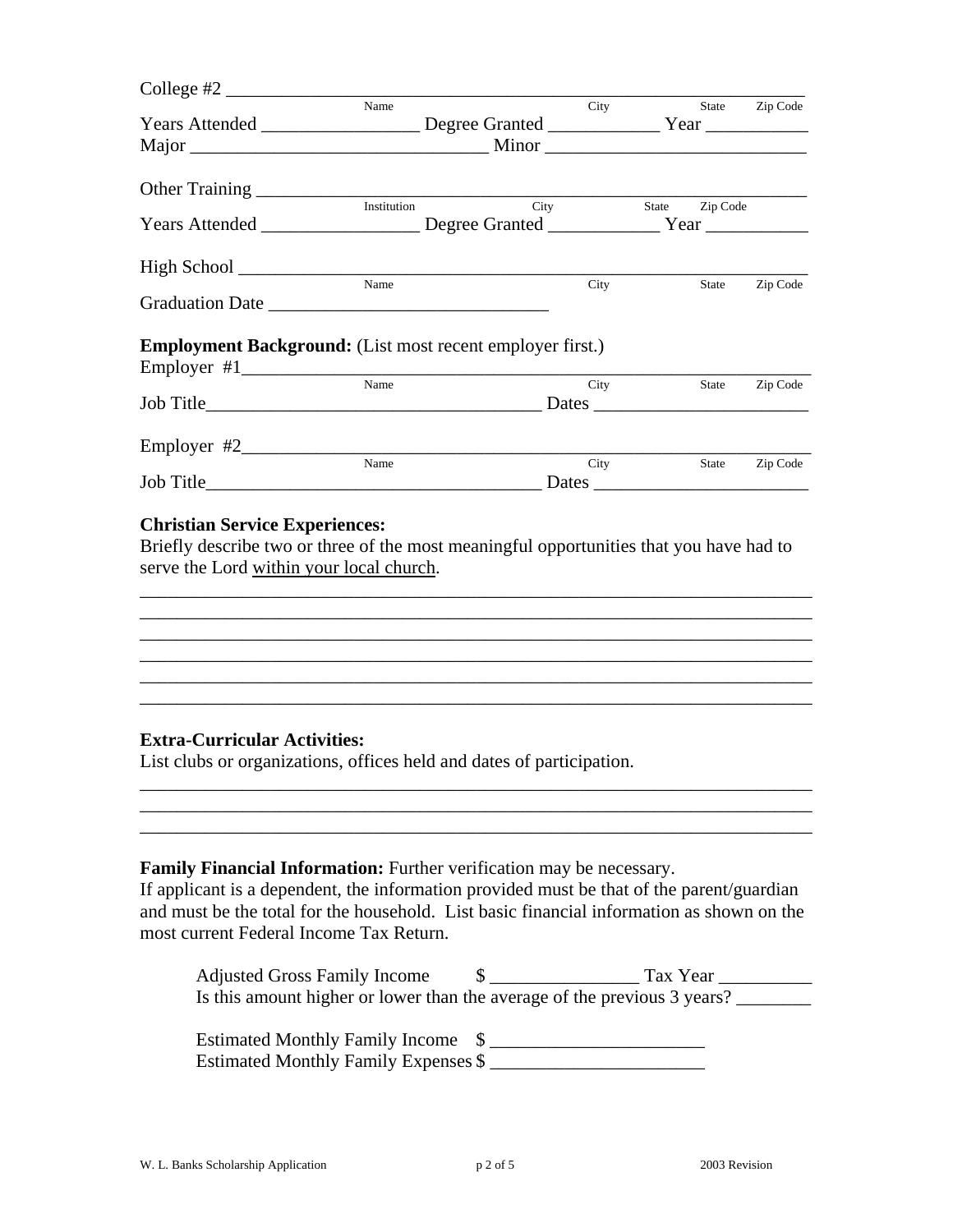| <b>Estimated Family Assets</b>      | ΙA   |
|-------------------------------------|------|
| <b>Estimated Family Liabilities</b> |      |
| Estimated Family's Net Worth        | (A-L |

\_\_\_\_\_\_\_\_\_\_\_\_\_\_\_\_\_\_\_\_\_\_\_\_\_\_\_\_\_\_\_\_\_\_\_\_\_\_\_\_\_\_\_\_\_\_\_\_\_\_\_\_\_\_\_\_\_\_\_\_\_\_\_\_\_\_\_\_\_\_\_\_

Are other family members currently enrolled in college? If so, list:

### **Approximate College Expenses per Semester:** (Do not include personal expenses)

| Tuition      |
|--------------|
| Room & Board |
| Fees         |
| <b>Books</b> |
| Other        |
| <b>TOTAL</b> |

### **Covering the Cost:**

Committed sources of funds to help cover cost of applicant's college expenses: (Do not include this award.)

| Parents            |
|--------------------|
| Applicant's Income |
| Scholarship Awards |
| Grants             |
| Loans              |
| Other              |
| <b>TOTAL</b>       |
|                    |

Have you made plans for work during the upcoming semester? If so, where?  $\frac{1}{\sqrt{1-\frac{1}{2}}}\frac{1}{\sqrt{1-\frac{1}{2}}}\frac{1}{\sqrt{1-\frac{1}{2}}}\frac{1}{\sqrt{1-\frac{1}{2}}}\frac{1}{\sqrt{1-\frac{1}{2}}}\frac{1}{\sqrt{1-\frac{1}{2}}}\frac{1}{\sqrt{1-\frac{1}{2}}}\frac{1}{\sqrt{1-\frac{1}{2}}}\frac{1}{\sqrt{1-\frac{1}{2}}}\frac{1}{\sqrt{1-\frac{1}{2}}}\frac{1}{\sqrt{1-\frac{1}{2}}}\frac{1}{\sqrt{1-\frac{1}{2}}}\frac{1}{\sqrt{1-\frac{1}{$ 

### **Additional Information:**

Provide any other details or information of importance that may affect your financial situation during the next twelve (12) months.

\_\_\_\_\_\_\_\_\_\_\_\_\_\_\_\_\_\_\_\_\_\_\_\_\_\_\_\_\_\_\_\_\_\_\_\_\_\_\_\_\_\_\_\_\_\_\_\_\_\_\_\_\_\_\_\_\_\_\_\_\_\_\_\_\_\_\_\_\_\_\_\_ \_\_\_\_\_\_\_\_\_\_\_\_\_\_\_\_\_\_\_\_\_\_\_\_\_\_\_\_\_\_\_\_\_\_\_\_\_\_\_\_\_\_\_\_\_\_\_\_\_\_\_\_\_\_\_\_\_\_\_\_\_\_\_\_\_\_\_\_\_\_\_\_ \_\_\_\_\_\_\_\_\_\_\_\_\_\_\_\_\_\_\_\_\_\_\_\_\_\_\_\_\_\_\_\_\_\_\_\_\_\_\_\_\_\_\_\_\_\_\_\_\_\_\_\_\_\_\_\_\_\_\_\_\_\_\_\_\_\_\_\_\_\_\_\_

### **References:**

Please provide information on the three people whom you will ask to provide letters of reference.

| Pastor    |              | Address | Yrs. Known |
|-----------|--------------|---------|------------|
| City      | <b>State</b> |         | Zip Code   |
| Professor |              | Address | Yrs. Known |
| City      | <b>State</b> |         | Zip Code   |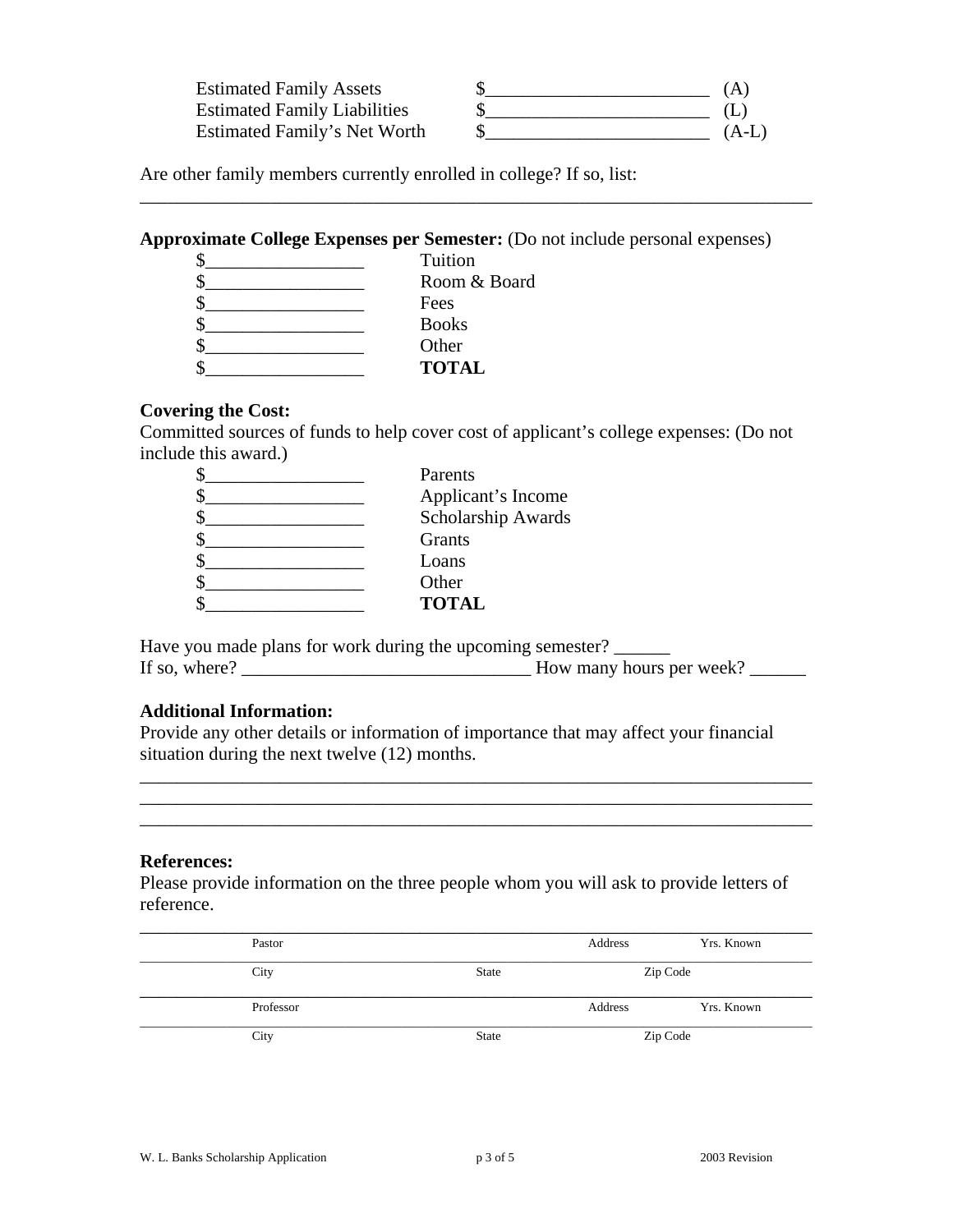| Third Reference Name | Relationship | Address | Yrs. Known |
|----------------------|--------------|---------|------------|
| City                 | <b>State</b> |         | Zip Code   |

# **Personal Testimony:**

Please include salvation experience, comments on personal goals and life's ambition(s) and any other information that will help the Scholarship Committee to know you better. Remember that you are asking someone, who does not know you or may never have seen you, to make an award decision that may impact your ability to attend school.